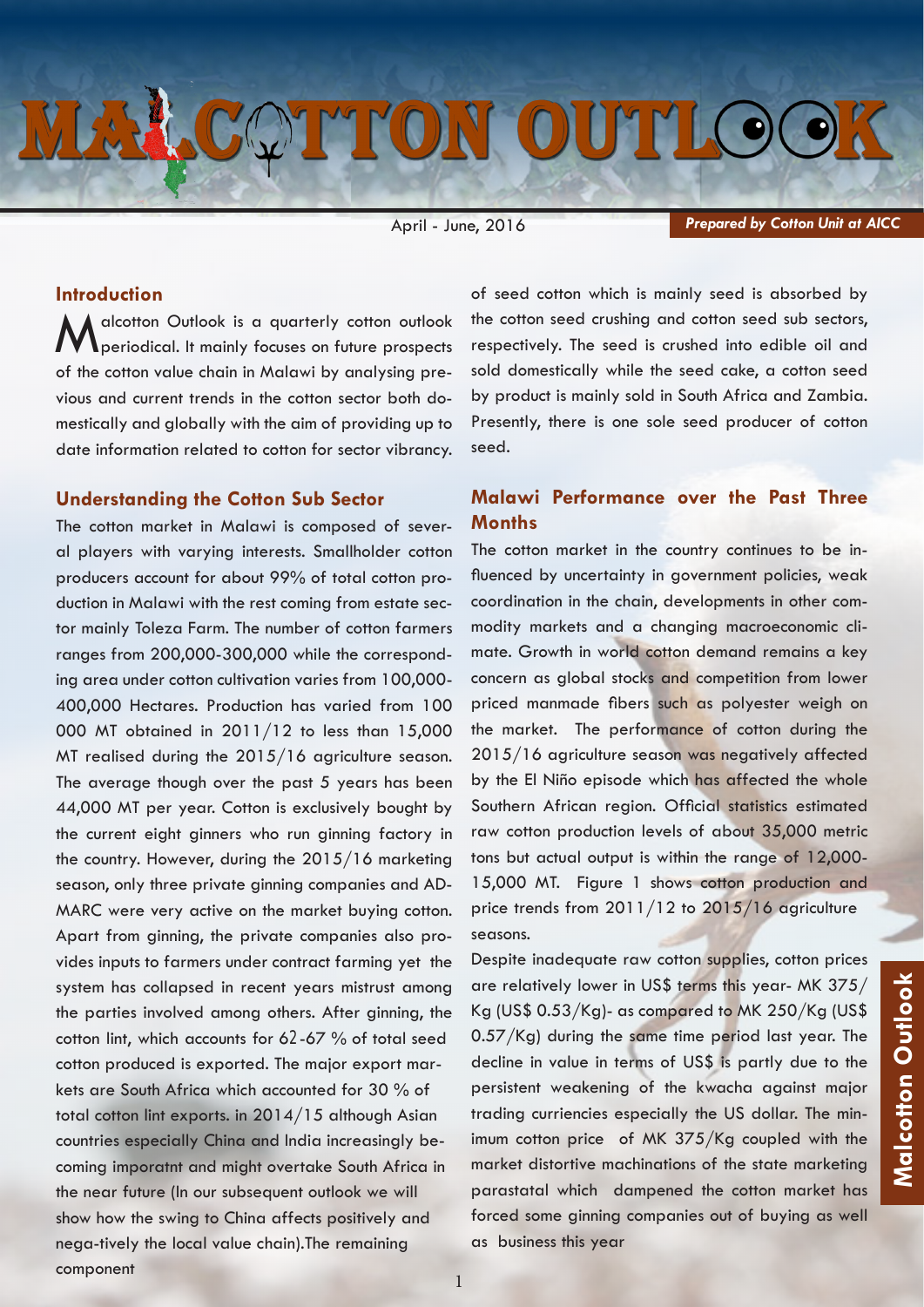The development left only four companies to buy raw cotton. The implication of this withdraw was that buying companies only concentrated in areas that produced sufficient quantities of cotton to justify their business operations leaving a cross section of farmers with no markets and resorted to selling to unlicensed vendors at pric-es as low as MK US\$ 0.30 /Kg . The vendors in turn sold the cotton to either



ADMARC or the private companies at government set minimum price. With an estimated combined annual ginning capacity in excess of 250,000 metric tons, the low cotton production has resulted in several ginning mills remaining idle due to inadequate raw material to keep them running economically. In simple terms, the 15,000 MT produced this year was not enough to economically sustain the operations of almost all ginning companies.

## **Africa Performance**

While minimum prices of seed cotton remained relatively stable at US\$ 0.53/Kg in Malawi, Zambia and Zimbabwe registered average seed cotton prices of US\$0.27 and US\$ 0.33 per Kg, respectively. Cotton production generally fell in almost all cotton producing countries during the 2015/16 season as indicated earlier on while consumption remained relatively constant. This meant that only those countries with strategic cotton reserves are likely to cushion the effects brought about by adverse climate patterns by releasing some volumes in the market. Most countries in Sub Saharan Africa are unable to have strategic cotton reserves due to their low levels of production and this has a bearing on prices and output fluctuation.

South Africa lint production in 2015/16 is likely to increase despite the drought experienced in the country. Lint production is estimated at about 18,000 tons, 1000 of which will come from Swaziland. This represents an 89 % increase over the previous season owing to adoption of new technologies. While area under cotton has decreased significantly since 1988/89 in South Africa, yield of irrigated cotton has more than double from 2000 Kg/Ha in 1988/89 to 4,750 Kg/ Ha in 2015/16 (estimated). Such developments within the region explains the need for Malawi to embrace advanced technology to increase cotton yields from the current less than 1000 Kg/Ha to over 2000 Kg/ Ha.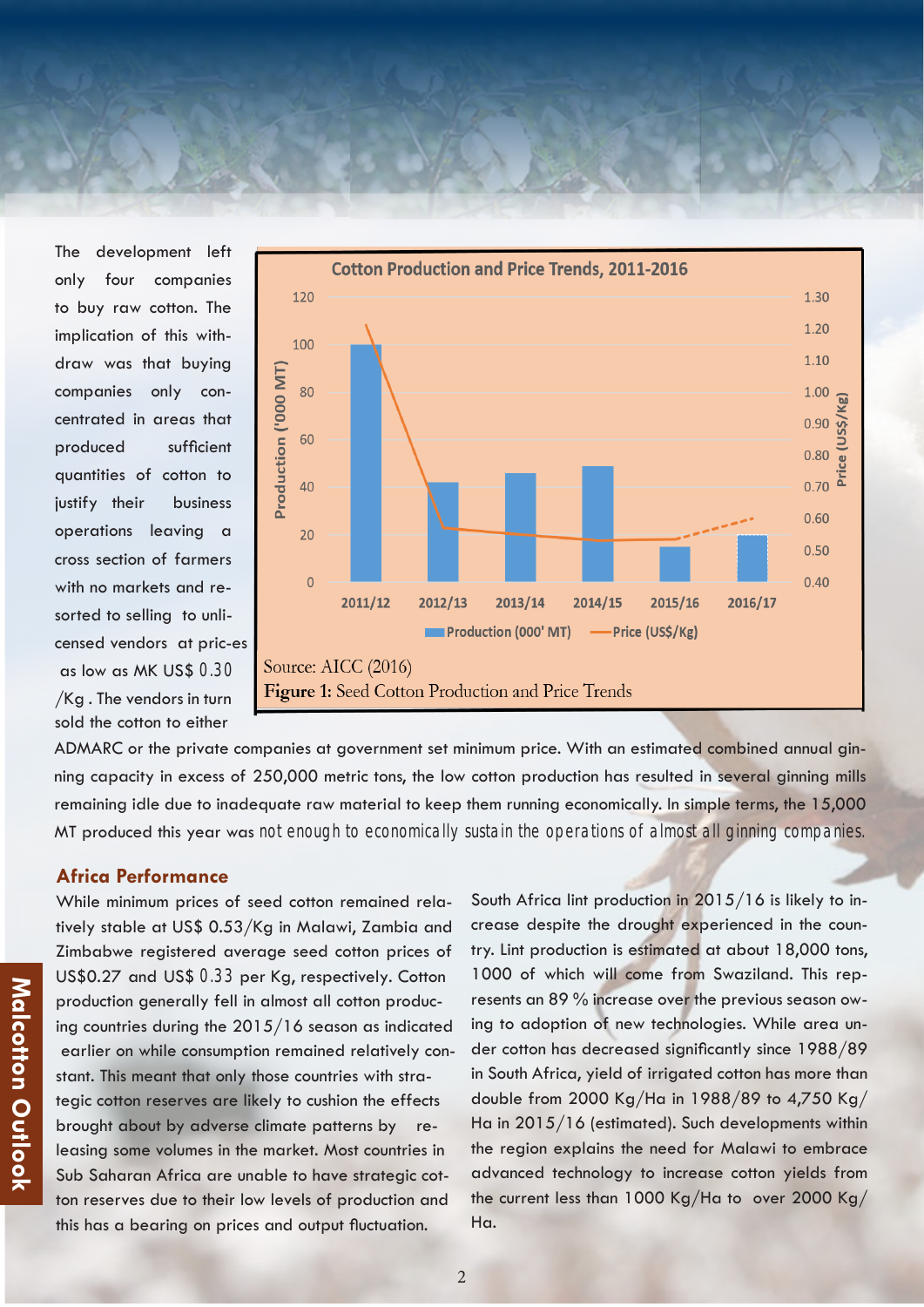

The decline in seed cotton output in Southern African region has not spared West Africa either. Burkina Faso, Africa's top cotton producer, projected production of 650,000 tons of seed cotton representing an 8 % drop in last year's output. Discussions with Monsanto and other cotton stakeholders continued in Burkina Faso over the short fibre length issue of Bt cotton during the 2015/16 agriculture season as stakeholders plan to phase out the Bt Cotton technology by 2018 if a lasting solution is not found.

# **World Trend and Performance**

The 2015/2016 marks another worst cotton marketing season both globally since 2008 due to continued downward spiral of global lint prices. As of mid-July 2016, the lint was trading at an average of 28.5 cents per Kilogram on the New York Futures market representing a 14 % drop in last year's price at the same time period. During the financial crisis in 2008, lint prices reached low level record of 22 cents per Kilogram. The two factors cited to have reduced yields across major cotton producing areas this year are drought and pest attacks. Additionally, previous prices of raw cotton has forced some cotton farmers to shift to other crops mainly pulses thereby reducing hectarage under the crop. Another emerging threat to the industry is the use of alternative fibres mainly polyester which has also hurt world cotton consumption in 2015/16 due to its relative lower prices than cotton lint.

Cotton reserves in India, the world's biggest producer, are likely to fall by about 33 % to 731,000 Metric tons at the end of 2015/16 season as drought has rein havoc and reduced output to a six year record. China, another world cotton producing giant is holding about 11 million tons, approximately half of annual global consumption in its strategic reserves and only released about one million tons in May 2016 for local demand. China's import policy which saw domestic spinners getting a meagre 64,000 tons from a possible volume of two million has remained subdued. Generally, China's

import policies such as quotas have affected world lint prices significantly.

China forecasts its ending stocks at 12 million, a 7 % decrease of last year's projections while ending stocks for the rest of the world are expected to decline by 9  $%$  to 8.4 million tons. The reduction in reserves is as a result of a 15 % decline in world cotton production and not necessarily growth in consumption. In fact, world cotton consumption is projected to change to 23.9 million tons (a 2 % decrease from last year's). Cotton consumption in China, the world's largest consumer, has declined continuously since 2009/10 when it reached just over 10 million tons. In 2015/16, cotton consumption in China is forecasted at 7.1 million tons, down by 5 % from last season. India's cotton consumption is expected to decline by 2 % to 5.3 million tons. Cotton consumption in Pakistan is projected to decrease by 12 % to 2.2 million tons due to weakened demand from China and the low volume of cotton production this season keeping domestic cotton prices firm. Consumption in Vietnam by contrast, may increase by 22 % to 1.1 million tons in 2015/16 as China continues to invest in spinning mills perhaps with an aim of adopting the trade fragmentation strategies of other developed nations. The five leading 2015/16 world cotton giants (india, China, US, Pakistan and Brazil in that order) produced a combined volume of 16.1 million MT and yet US, India, Brazil and Uzbekistan led in the world cotton exports during the same period. as can be seen China did not make the grade in the top five exporting countries despite being second producing country in 2015/16 as it pursued austerity strategies aimed at satisfying the domestic demand. The US for instance , which despite producing 2.8 million MT of cotton in 2015/16 exported 2.0 million MT (71%) mainly to Asiapartly servicing its textile companies located in Vietnam, Bangladesh and other Asianic countries.

## **Outlook for Malawi for the Next Six Months**

The poor performance of cotton this year has made